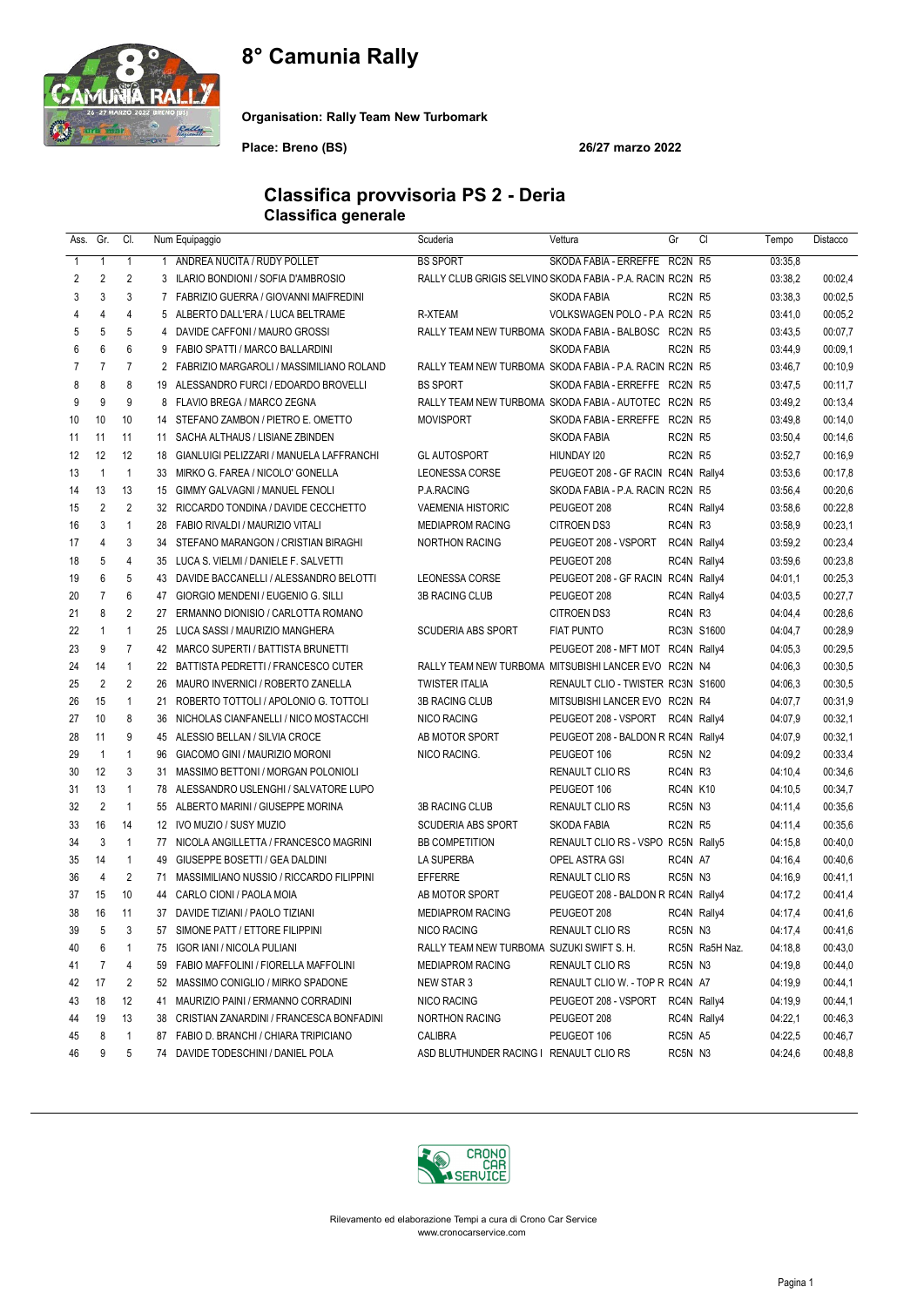# 8° Camunia Rally



Organisation: Rally Team New Turbomark

Place: Breno (BS) 26/27 marzo 2022

#### Classifica provvisoria PS 2 - Deria Classifica generale

| Ass. | Gr.            | CI.            |     | Num Equipaggio                              | Scuderia                                              | Vettura                            | Gr       | C1             | Tempo   | Distacco |
|------|----------------|----------------|-----|---------------------------------------------|-------------------------------------------------------|------------------------------------|----------|----------------|---------|----------|
| 47   | 10             | 6              | 56  | DANILO COLOMBINI / NADIA RASELLI            | PROMO SPORT RACING                                    | <b>RENAULT CLIO RS</b>             | RC5N N3  |                | 04:25,1 | 00:49.3  |
| 48   | 20             | $\overline{4}$ |     | 29 ALESSANDRO PEDRINI / LENA TARZIA         | AB MOTOR SPORT                                        | RENAULT CLIO RS - MFT M RC4N R3    |          |                | 04:27,5 | 00:51,7  |
| 49   | 21             | $\mathbf{1}$   | 54  | MICHELE G.A. LUCCHINI / ANTONIO TOGNOLINI   |                                                       | <b>BMW MINI COOPER</b>             |          | RC4N RSTB1.6-P | 04:27,6 | 00:51,8  |
| 50   | 11             | $\overline{7}$ | 58  | BORTOLO MENDENI / BRUNO ZENDRA              | 3B RACING CLUB                                        | RENAULT CLIO RS                    | RC5N N3  |                | 04:27,7 | 00:51,9  |
| 51   | 12             | $\mathbf{1}$   |     | 109 FABIO GATTI / SELENE PINA               | A.S.D. HISTORIKA                                      | <b>CITROEN SAXO</b>                |          | RC5N RS1.6     | 04:27,8 | 00:52,0  |
| 52   | 13             | $\overline{2}$ | 107 | MAURIZIO STAFFONI / SELIA PUTZU             |                                                       | PEUGEOT 106                        | RC5N N2  |                | 04:28,3 | 00:52,5  |
| 53   | 14             | 3              |     | 95 LUCA VOLONTE' / ELISA IMARISIO           | NOVARA CORSE                                          | PEUGEOT 106                        | RC5N N2  |                | 04:28,4 | 00:52,6  |
| 54   | 22             | $\mathbf{1}$   | 81  | MARCO ROSSINI / MATTEO SALA                 | <b>SCUDERIA ABS SPORT</b>                             | PEUGEOT 106                        | RC4N A6  |                | 04:28,9 | 00:53,1  |
| 55   | 15             | $\overline{4}$ | 99  | ANDREA CRIPPA / GIUSEPPE TABACCO            |                                                       | PEUGEOT 106                        | RC5N N2  |                | 04:29.1 | 00:53,3  |
| 56   | 16             | 5              | 97  | MIRKO PARUSCIO / SARA TRINCA COLONEL        | NICO RACING.                                          | PEUGEOT 106                        | RC5N N2  |                | 04:29.2 | 00:53,4  |
| 57   | 17             | 6              |     | 92 MAURIZIO GRIGIS / DANIELE PERLATI        | RALLY CLUB GRIGIS SELVINO PEUGEOT 106                 |                                    | RC5N N2  |                | 04:30.2 | 00:54,4  |
| 58   | 18             | $\mathbf{1}$   | 84  | MATTEO VERONA / VERONICA GADALDI            | NOVARA CORSE                                          | ALFA ROMEO MITO                    |          | RC5N RSTB1.4   | 04:31,0 | 00:55,2  |
| 59   | 19             | $\overline{7}$ | 89  | GIANLUCA DORIGO / LUCA MORELLI              |                                                       | PEUGEOT 106                        | RC5N N2  |                | 04:31,5 | 00:55,7  |
| 60   | 20             | 8              | 93  | ENZO R. BERGOMI / ROBERTA FRANZONI          | ASD DNA MOTORSPORT                                    | PEUGEOT 106                        | RC5N N2  |                | 04:33,0 | 00:57,2  |
| 61   | 21             | 9              | 104 | ALEX MANGERUCA / MATTIA POZZOLI             | ASD BLUTHUNDER RACING I PEUGEOT 106                   |                                    | RC5N N2  |                | 04:33,2 | 00:57,4  |
| 62   | 22             | $\overline{2}$ | 85  | MARCO FEBBRONI / CARLO BARABASCHI           | NOVARA CORSE                                          | ABARTH GRANDE PUNTO                |          | RC5N RSTB1.4   | 04:33,2 | 00:57,4  |
| 63   | 23             | 10             |     | 102 MATTEO PEDRETTI / DEBORA ZANONI         | 3B RACING CLUB                                        | PEUGEOT 106                        | RC5N N2  |                | 04:33,4 | 00:57,6  |
| 64   | 24             | 11             |     | 91 PIERO RANTUCCIO / VALENTINO TIRABOSCHI   | RALLY TEAM NEW TURBOMA PEUGEOT 106                    |                                    | RC5N N2  |                | 04:33,8 | 00:58,0  |
| 65   | 25             | 8              |     | 72 STEFANO MASSANO / GIULIA CASELLATO       | <b>METECO CORSE</b>                                   | RENAULT CLIO W.                    | RC5N N3  |                | 04:34,0 | 00:58,2  |
| 66   | 26             | 12             | 106 | STEFANO RAMPONI / SAMANTA MILANI            | ASD DNA MOTORSPORT                                    | <b>CITROEN SAXO</b>                | RC5N N2  |                | 04:34,9 | 00:59.1  |
| 67   | 27             | $\overline{2}$ |     | 111 DANIEL REGHENZANI / FRANCESCA BELLI     | 3B RACING CLUB                                        | PEUGEOT 106                        |          | RC5N RS1.6     | 04:35.2 | 00:59,4  |
| 68   | 28             | $\overline{2}$ |     | 76 PIETRO MANFRIN / DAMIANO POLTRONIERI     | RALLY SPORT EVOLUTION                                 | RENAULT CLIO RS - RALL RC5N Rally5 |          |                | 04:36,7 | 01:00,9  |
| 69   | 23             | 14             | 48  | GABRIELLA TRAPPA / FABIO PIARDI             | R-XTEAM                                               | PEUGEOT 208 - AUTOTEC RC4N Rally4  |          |                | 04:38,0 | 01:02,2  |
| 70   | 24             | $\overline{2}$ |     | 79 MAURO ZAPPETTINI / DAVIDE OBERTI         | <b>KIMERA RACING</b>                                  | PEUGEOT 106                        | RC4N K10 |                | 04:39,9 | 01:04,1  |
| 71   | 17             | 15             |     | 16 EDOARDO DE ANTONI / FEDERICO RAFFETTI    | AUTOMOB. COLLECCHIO CO SKODA FABIA - MOTOR TE RC2N R5 |                                    |          |                | 04:40,0 | 01:04,2  |
| 72   | 29             | 9              | 73  | CORRADO S. PELAZZI / FRANCESCA A. AMATO     | <b>NICO RACING</b>                                    | <b>RENAULT CLIO RS</b>             | RC5N N3  |                | 04:40,0 | 01:04.2  |
| 73   | 30             | $\overline{2}$ | 88  | CARLO GALLETTI / DAMIANA BARUFFI            | ASD BLUTHUNDER RACING I PEUGEOT 205                   |                                    | RC5N A5  |                | 04:40.3 | 01:04,5  |
| 74   | 31             | 13             | 94  | NICOLO' FARINA / MATTEO CAIROLI             | <b>SCUDERIA ABS SPORT</b>                             | PEUGEOT 106                        | RC5N N2  |                | 04:41,1 | 01:05,3  |
| 75   | 32             | 14             | 101 | FAUSTO B. PANIZZOLI / MASSIMO CONFALONIE    | SCUDERIA ABS SPORT                                    | PEUGEOT 106                        | RC5N N2  |                | 04:46.1 | 01:10.3  |
| 76   | 25             | $\mathbf{1}$   |     | 82 ALBERTO SCAGNELLI / DENIS GHISLINI       | NOVARA CORSE                                          | <b>BMW MINI COOPER</b>             |          | RC4N RSTB1.6   | 04:47.4 | 01:11,6  |
| 77   | 33             | 15             |     | 98 MASSIMO GOSATTI / MARTINA MACSENTI       | <b>EFFERRE</b>                                        | <b>CITROEN SAXO</b>                | RC5N N2  |                | 04:47.6 | 01:11.8  |
| 78   | 34             | 16             | 105 | VALERIO ROSSINI / MANOLA CICERI             | SCUDERIA ABS SPORT                                    | CITROEN SAXO                       | RC5N N2  |                | 04:48,2 | 01:12,4  |
| 79   | $\mathbf{1}$   | $\mathbf{1}$   |     | 116 ANTONIO REGHENZANI / FRANCESCO U. GHEZA | <b>3B RACING CLUB</b>                                 | PEUGEOT 106 R.                     | RC6N N1  |                | 04:50,7 | 01:14.9  |
| 80   | $\overline{2}$ | $\overline{2}$ | 114 | MIRKO GHEZA / DIEGO TABONI                  |                                                       | PEUGEOT 106 R.                     | RC6N N1  |                | 04:51,2 | 01:15,4  |
| 81   | 35             | 3              |     | 113 GIUSEPPE GIULIA / MATTEO FERRARI        |                                                       | <b>CITROEN SAXO</b>                |          | RC5N RS1.6     | 04:52,9 | 01:17,1  |
| 82   | 36             | $\mathbf{1}$   |     | 86 DIEGO TARLAO / TIZIANO CALUFETTI         | CALIBRA                                               | SUZUKI SWIFT 1.0 B.                |          | RC5N RSTB1.0-P | 04:53,5 | 01:17,7  |
| 83   | 26             | 3              | 51  | ENRICO PIANA / NICOL MAGNI                  |                                                       | RENAULT CLIO RS                    | RC4N A7  |                | 04:54,4 | 01:18,6  |
| 84   | 27             | 15             | 39  | LORENZO P. SCOLARI / LUCA PIERI             | A.S.D. TAC MOTORSPORT                                 | PEUGEOT 208 - AUTOTEC RC4N Rally4  |          |                | 04:58.8 | 01:23,0  |
| 85   | 37             | $\mathbf{1}$   |     | 83 PIETRO VERONA / SUSY GHISONI             | <b>EFFERRE SSD ARL</b>                                | RENAULT CLIO RS                    |          | RC5N RS2.0     | 05:04,6 | 01:28.8  |
| 86   | 38             | $\overline{4}$ |     | 112 ALESSANDRO MAGGIORI / MATTIA TABONI     |                                                       | <b>CITROEN SAXO</b>                |          | RC5N RS1.6     | 05:07,0 | 01:31,2  |
| 87   | 18             | 16             |     | 6 SIMONE MARCHETTI / ENRICO BRACCHI         | RALLY TEAM NEW TURBOMA SKODA FABIA - GF RACIN         |                                    | RC2N R5  |                | 05:16.8 | 01:41,0  |
| 88   | 39             | $\mathbf{1}$   |     | 108 SANDRO BELLICINI / RUGGERO GRIGIS       | RALLY TEAM NEW TURBOMA SUZUKI SWIFT 1.0 B.            |                                    |          | RC5N RSTB1.0   | 05:19,6 | 01:43,8  |
| 89   | 3              | 3              |     | 115 VITTORIO BULFERI / RITA GUIOTTO         | NOVARA CORSE                                          | PEUGEOT 106 R.                     | RC6N N1  |                | 05:52,8 | 02:17,0  |
|      |                |                |     |                                             |                                                       |                                    |          |                |         |          |

## Vetture ritirate nella prova

| Num | oippeau<br>ີວວ               | icuderia                | Vettura | שטופ<br>ີ<br>$\sim$ |
|-----|------------------------------|-------------------------|---------|---------------------|
| --  | DARO<br>/RR<br>ாப்பட<br>. NP | SPOR <sup>-</sup><br>ΔP |         | יז                  |



Rilevamento ed elaborazione Tempi a cura di Crono Car Service www.cronocarservice.com